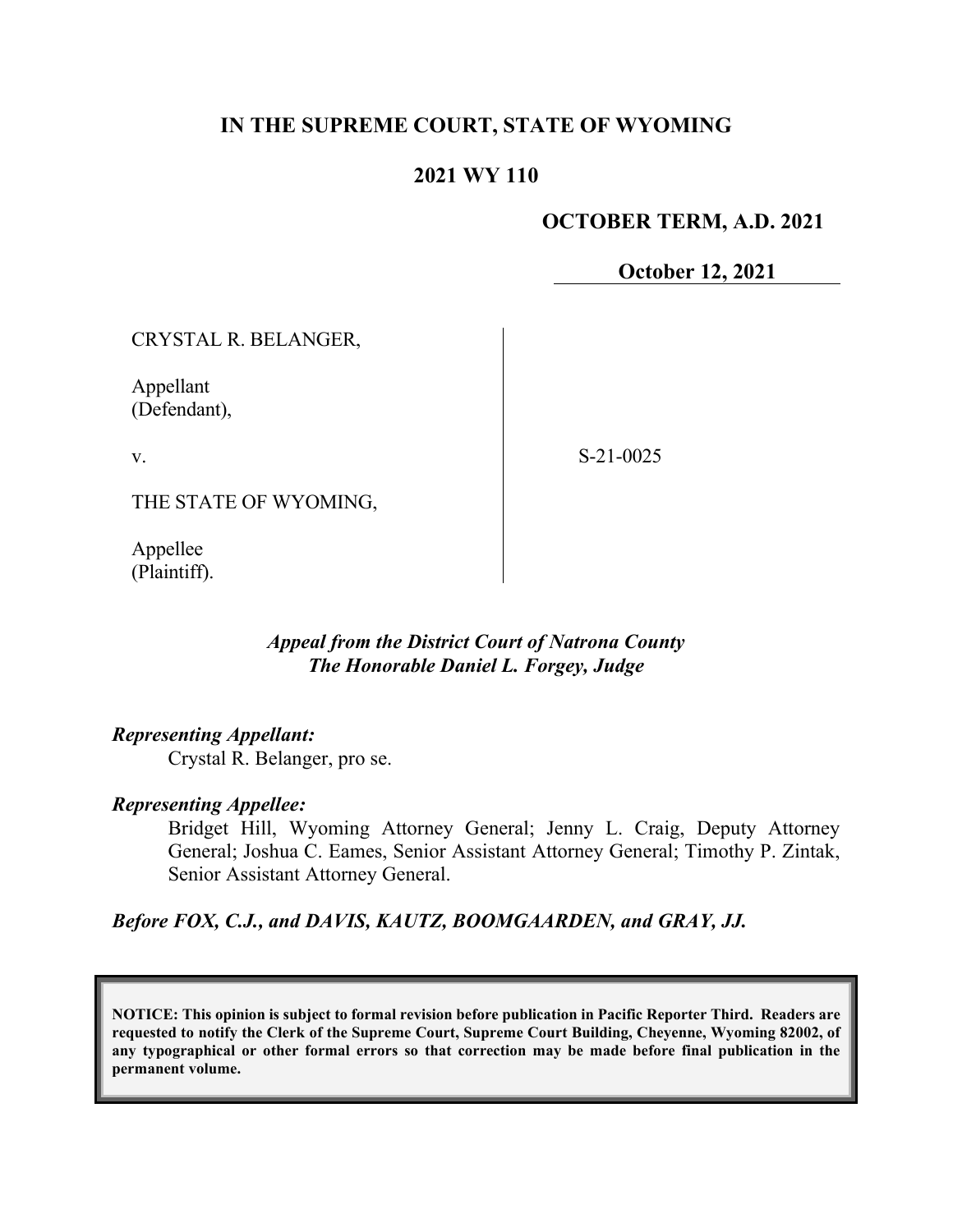## **GRAY, Justice.**

[¶1] Crystal R. Belanger received overpayments of supplemental nutrition and child care assistance based on her failure to disclose she and her children were living with Ricky Pollock (Father), the father of two of her three children. Ms. Belanger pled guilty to obtaining property by false pretenses, received a deferred prosecution under Wyo. Stat. Ann. § 7-13-301, and was ordered to pay restitution. She challenges the restitution, contending the evidence does not support the award. She also argues that she should not have been held solely responsible for the restitution contending that Father should have been required to pay a portion. We affirm.

#### *ISSUES*

[¶2] We first address a threshold issue, upon which our jurisdiction depends:

1. Is a restitution order issued pursuant to Wyo. Stat. Ann. § 7-13-301 appealable?

We then address Ms. Belanger's issues, which we rephrase:

- 2. Did the district court abuse its discretion in awarding restitution that included overpayments for time periods during which Ms. Belanger asserts she was eligible for assistance?
- 3. Did the district court err when it ordered Ms. Belanger to pay restitution that she asserts Father should be liable to pay?

## *FACTS*

[¶3] Ms. Belanger applied for and received benefits from the Supplemental Nutrition Assistance Program (SNAP) and the child care assistance program. The State alleged that in her applications between 2014 and 2017, Ms. Belanger falsely stated that she and her children were living with her grandmother, when they were living with Father. If Father's income had been added to the household income for that period, Ms. Belanger would not have qualified for all of the benefits she received. The State charged Ms. Belanger with one count of obtaining property by false pretenses pursuant to Wyo. Stat. Ann. § 6-3- 407(a)(i) (LexisNexis 2019), *repealed by* 2020 Wyo. Sess. Laws 289, 293 (ch. 90, § 3). She pled not guilty.

[¶4] Later, Ms. Belanger entered into a plea agreement where she agreed to plead guilty to the charge, and the State agreed to recommend a deferred prosecution under Wyo. Stat.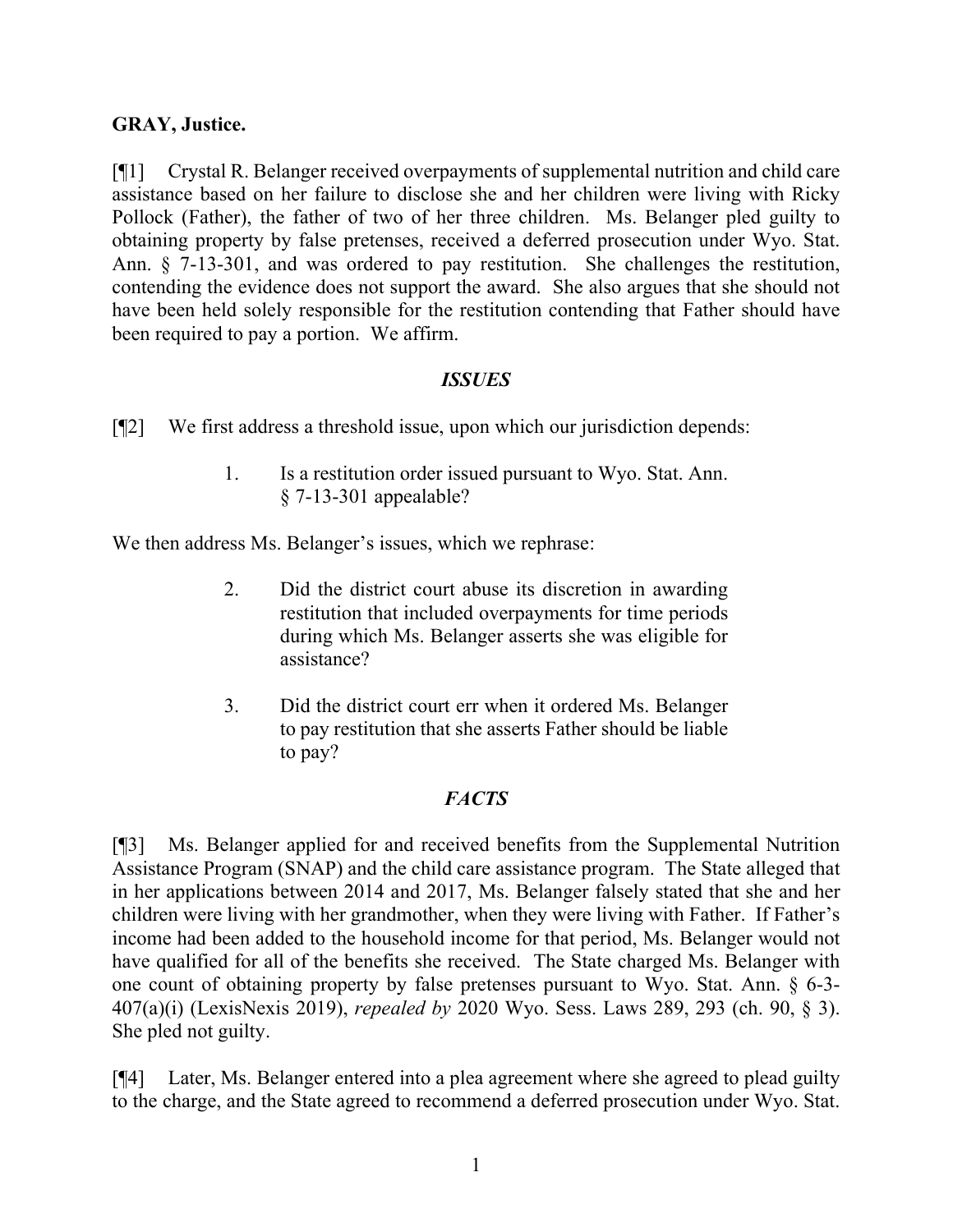Ann. § 7-13-301. Ms. Belanger reserved the right to challenge the restitution. At her change of plea hearing, Ms. Belanger testified that she contested the Department of Family Services (DFS) overpayment calculations because they included time periods when she was not living with Father.

[¶5] At sentencing, Ms. Belanger's grandmother, Deborah Camara, testified that Ms. Belanger lived with her from November 2015 through April 2017. Ms. Camara admitted that during that period, there were times when Ms. Belanger did not stay with her but testified that Ms. Belanger was at her house "absolutely more" than fifty percent of the time.

[¶6] Michele Rossetti, a DFS supervisor, testified regarding DFS' investigation and its overpayment calculations. Ms. Rossetti testified that DFS determined that Ms. Belanger resided with Father from October 2014 through April 2017 (time frame). DFS relied on the following evidence in establishing this time frame:

- An October 2014 acknowledgement of paternity listed Father's address for Father and Ms. Belanger.
- In October 2014, Ms. Belanger added Father to her household for Medicaid benefits.
- In February 2015, Ms. Belanger contacted the child support enforcement office to update her address to Father's address.
- On an August 2015 employment application, Ms. Belanger listed Father's address as her address.
- School records for the time frame showed Father's address as the home address of Ms. Belanger's daughter.
- Pay stubs submitted to DFS listed Ms. Belanger's address as the same as Father's.
- A May 2016 acknowledgement of paternity listed Father's address for Father and Ms. Belanger.
- Ms. Belanger told Ms. Rossetti that she lived with Father more than with her grandmother from October 2014 through April 2017.
- Father admitted to Ms. Rossetti that Ms. Belanger had lived with him during the time frame.

DFS determined that Ms. Belanger lived with Father from October 2014 through April 2017. According to DFS, when Ms. Belanger and Father were living together, Father and Ms. Belanger's incomes were required to be added to determine her benefit eligibility. When DFS recalculated Ms. Belanger's eligibility using both incomes, she was not entitled to all the benefits she received. SNAP and child care assistance overpayments for that interval totaled \$14,707.90. In April 2017, Ms. Belanger, with her children, moved from Father's residence to an apartment where they were the sole residents. Without Father's income, Ms. Belanger was eligible for all benefits she was receiving. No overpayment was claimed after her move.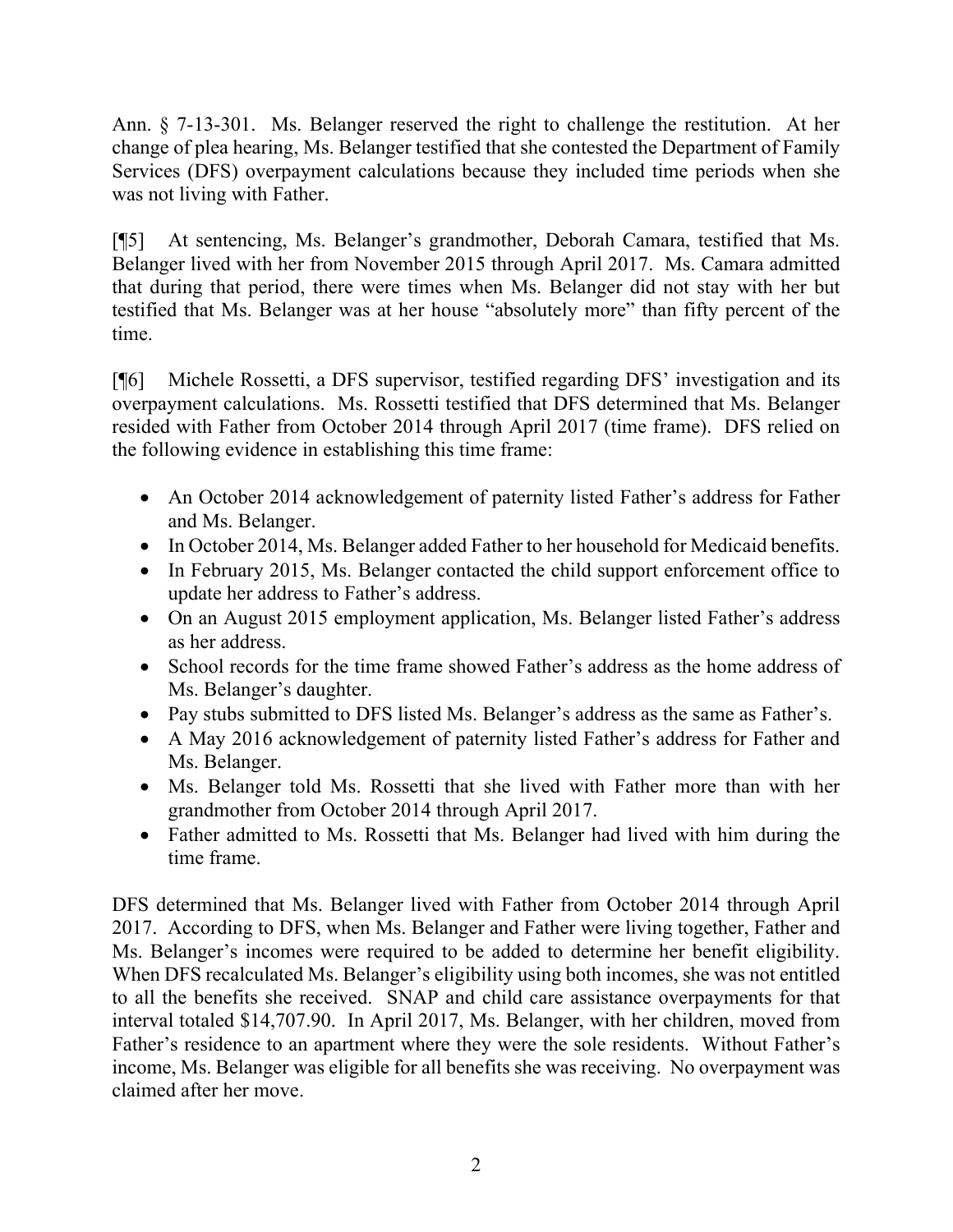[¶7] The district court found Ms. Rossetti's testimony "credible and persuasive." The district court deferred Ms. Belanger's prosecution under Wyo. Stat. Ann. § 7-13-301, placed her on three years of probation, and in accord with the DFS' computation, required Ms. Belanger to pay \$14,707.90 in restitution. Ms. Belanger appeals.

# *DISCUSSION*

## *I. Is a restitution order issued pursuant to Wyo. Stat. Ann. § 7-13-301 appealable?*

[ $[$ [8] The State asserts that a  $\S$  301 deferral order is "not a final, appealable order ... because a defendant has not yet been convicted and the case will be dismissed after a successful completion of deferral probation." At the same time, the State concedes that when a § 301 deferral includes an order of restitution, which is permitted under § 7-13-  $301(a)(v)$ , that part of the order is a final judgment and may be appealed.

## **A. Standard of Review**

[¶9] This Court's "jurisdiction 'is limited to appeals from final appealable orders.'" *See Painter v. McGill ex rel. Wyoming Bd. of Med.*, 2019 WY 108, ¶ 10, 450 P.3d 1243, 1245 (Wyo. 2019) (quoting *Matter of Est. of Inman*, 2016 WY 101, ¶ 9, 382 P.3d 67, 69 (Wyo. 2016)); W.R.A.P. 1.04. The existence of jurisdiction is a question of law which is reviewed de novo. *Uden v. State*, 2020 WY 109, ¶ 8, 470 P.3d 560, 561 (Wyo. 2020).

## **B. Analysis**

[¶10] The Wyoming Rules of Appellate Procedure define an "appealable order" as "[a]n order affecting a substantial right in an action, when such order, in effect, determines the action and prevents a judgment[.]" W.R.A.P. 1.05(a). Wyo. Stat. Ann. § 7-13-301

> is a probation statute that applies to a criminal defendant who has never before been convicted of a felony and is presently charged with, has pleaded guilty to, or has been found guilty of an offense within a certain group of felonies and misdemeanors. Under the statute, if both the defendant and the state consent, the court may defer further prosecution proceedings and place the defendant on probation without entry of a judgment of guilt or conviction.

*Billis v. State*, 800 P.2d 401, 403 (Wyo. 1990).

[¶11] Wyo. Stat. Ann. § 7-13-301 provides: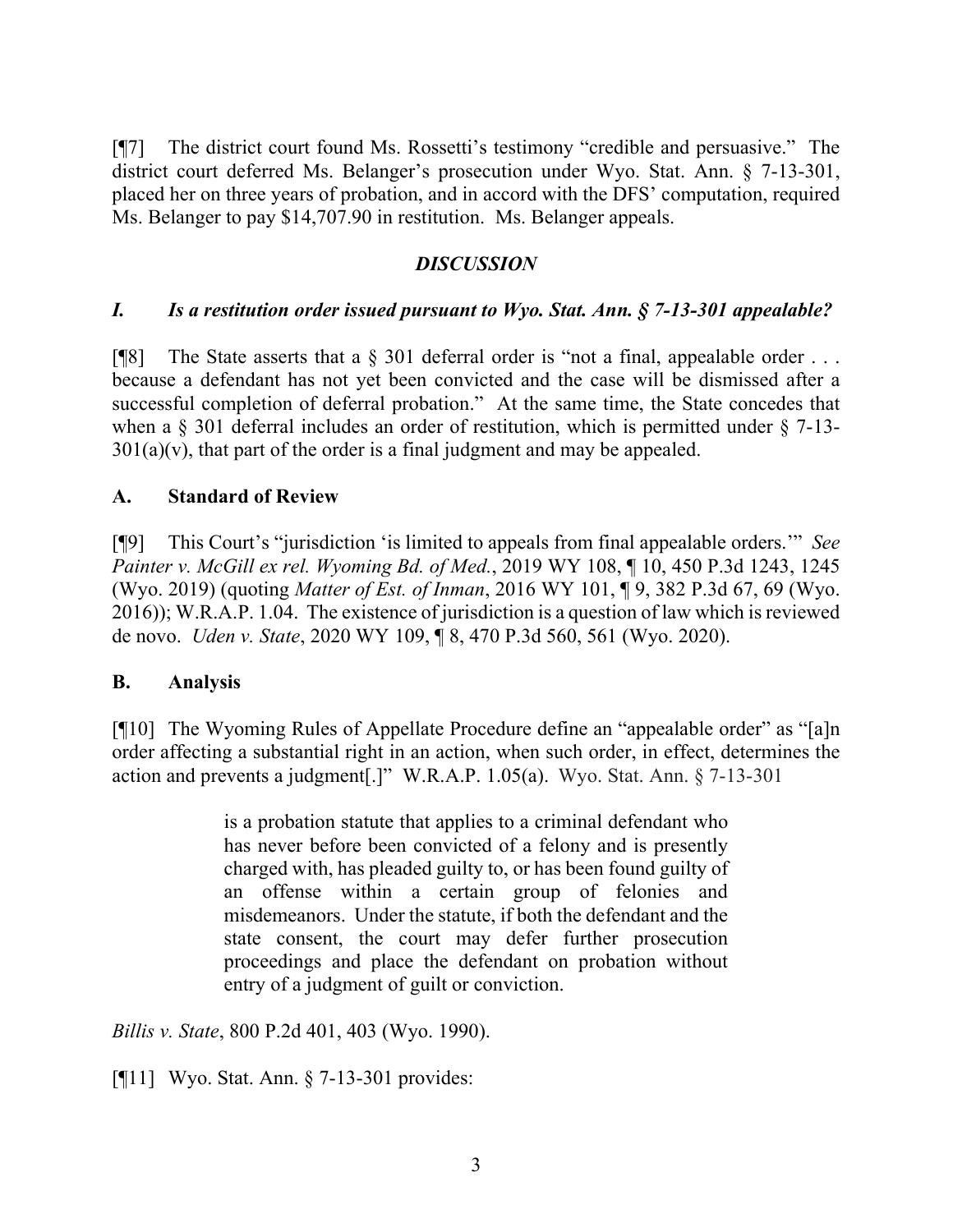(a) If a person who has not previously been convicted of any felony is charged with or is found guilty of or pleads guilty or no contest to any misdemeanor except any second or subsequent violation of W.S. 31-5-233 or any similar provision of law, or any second or subsequent violation of W.S. 6-2-  $510(a)$  or 6-2-511(a) or any similar provision of law, or any felony except murder, sexual assault in the first or second degree, aggravated assault and battery or arson in the first or second degree, the court may, with the consent of the defendant and the state and without entering a judgment of guilt or conviction, defer further proceedings and place the person on probation for a term not to exceed thirty-six (36) months upon terms and conditions set by the court. The terms of probation shall include that he:

> (i) Report to the court not less than twice in each year at times and places fixed in the order;

(ii) Conduct himself in a law-abiding manner;

(iii) Not leave the state without the consent of the court;

(iv) Conform his conduct to any other terms of probation the court finds proper; and

(v) Pay restitution to each victim in accordance with W.S. 7-9-101 and 7-9-103 through 7-9-115.

(b) If the court finds the person has fulfilled the terms of probation and that his rehabilitation has been attained to the satisfaction of the court, the court may at the end of thirty-six (36) months, or at any time after the expiration of one (1) year from the date of the original probation, discharge the person and dismiss the proceedings against him.

(c) If the defendant violates a term or condition of probation at any time before final discharge, the court may:

> (i) Enter an adjudication of guilt and conviction and proceed to impose sentence upon the defendant if he previously pled guilty to or was found guilty of the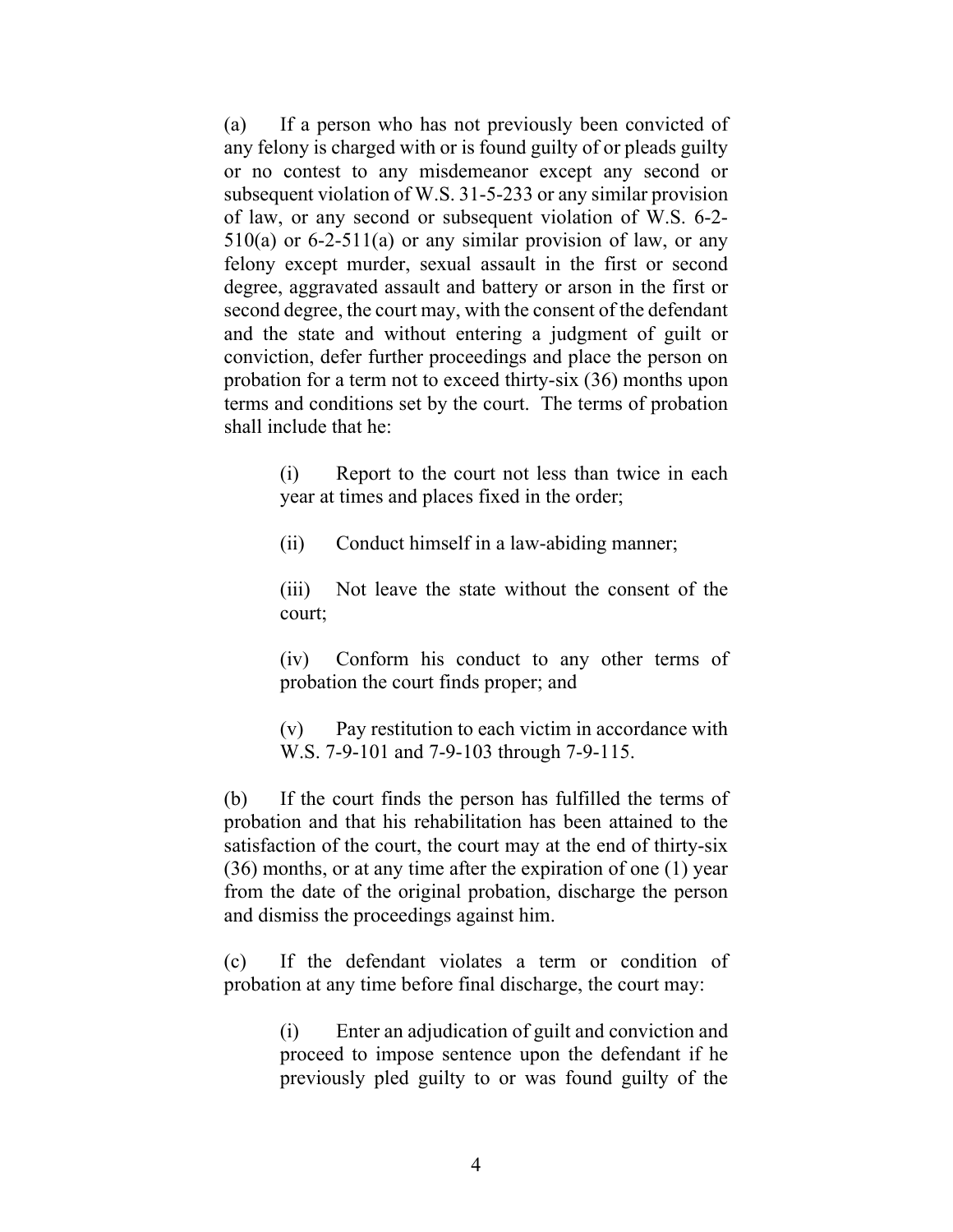original charge for which probation was granted under this section; or

(ii) Order that the trial of the original charge proceed if the defendant has not previously pled or been found guilty.

(d) Discharge and dismissal under this section shall be without adjudication of guilt and is not a conviction for any purpose.

Wyo. Stat. Ann. § 7-13-301(a)–(d) (LexisNexis 2021).

[ $[12]$ ] The State posits that a  $\S$  301 deferral order placing a defendant on probation is unappealable because there is no judgment, and the case will be dismissed after the defendant's successful completion of the deferral probation. *See* Wyo. Stat. Ann. § 7-13- 301(b); *Billis*, 800 P.2d at 422 (A § 301 deferral is "by definition not a sentence. Deferral and probation without the entry of a judgment of guilty or conviction is not a final determination of the merits of the criminal charge."). At the same time, the State concedes that when a  $\S$  301 deferral includes an order of restitution, which is permitted under  $\S$  7- $13-301(a)(v)$ , the order of restitution is a final judgment and may be appealed.

[ $[13]$ ] The State is correct that an order of restitution entered pursuant to  $\S$  7-13-301 is appealable. "A district court's authority to order restitution is governed by statute." *Crapo v. State*, 2007 WY 194, ¶ 11, 172 P.3d 393, 397 (Wyo. 2007). Wyo. Stat. Ann. § 7-9- 103(a) specifies that "[a]s part of the sentencing process **including deferred prosecutions under W.S. 7-13-301**, in any misdemeanor or felony case, the prosecuting attorney shall present to the court any claim for restitution submitted by any victim." (Emphasis added.) Wyo. Stat. Ann. § 7-9-103(d) provides, **"Any order for restitution under this chapter constitutes a judgment by operation of law on the date it is entered. To satisfy the judgment, the clerk, upon request of the victim, the division of victim services or the district attorney, shall issue execution in the same manner as in a civil action."** (Emphasis added.) Consequently, there can be no question that an order of restitution, even in the case of a deferred judgment, is "[a]n order affecting a substantial right in an action." Because Ms. Belanger appeals only the restitution, we do not reach the issue of whether a § 301 deferral order placing a defendant on probation is appealable. An order of restitution entered pursuant to Wyo. Stat. Ann.  $\S$  7-13-301(a)(v) is appealable.

## *II. Did the district court abuse its discretion in awarding restitution that included overpayments for time periods during which Ms. Belanger asserts she was eligible for assistance?*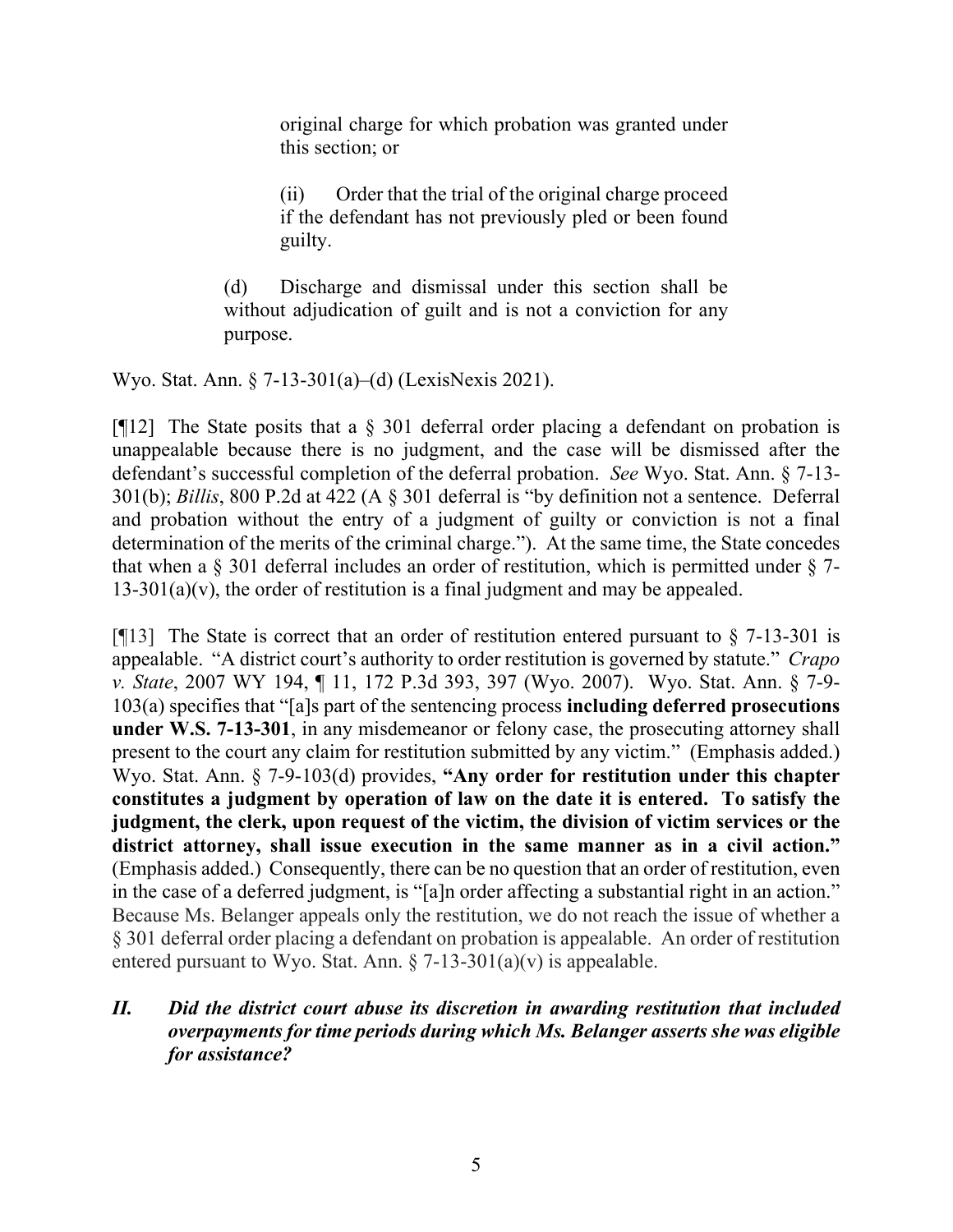[¶14] Ms. Belanger contends she was eligible for the benefits she received when she was not living with Father. She argues the district court abused its discretion because the restitution ordered in the deferral required her to repay monies she received during periods of eligibility.

# **A. Standard of Review**

[¶15] In seeking restitution, "the State has the burden of presenting credible evidence and proving the claim by a preponderance of the evidence." *Kuebel v. State*, 2019 WY 75, ¶ 37, 446 P.3d 179, 189 (Wyo. 2019); *Renfro v. State*, 785 P.2d 491, 493 (Wyo. 1990). On appeal, restitution orders are reviewed for procedural error or clear abuse of discretion. *O'Halloran v. State*, 2014 WY 95, ¶ 11, 331 P.3d 121, 124 (Wyo. 2014).

> [T]he challenge to the lack of sufficient evidence for the restitution is reviewed to determine whether there was a "clear abuse of discretion." [*O'Halloran*, ¶ 11, 331 P.3d at 124.] "Judicial discretion is a composite of many things, among which are conclusions drawn from objective criteria; it means exercising sound judgment with regard to what is right under the circumstances and without doing so arbitrarily and capriciously." *Id.*

*Kuebel*, ¶ 38, 446 P.3d at 189 (quoting *O'Halloran*, ¶ 11, 331 P.3d at 124). "Under this standard, the inquiry is whether the court's choice is reasonable." *Id.*

# **B. Analysis**

[¶16] DFS claimed Ms. Belanger received \$14,707.90 in benefit overpayments from October 2014 through April 2017. Ms. Belanger admits she was living with Father from December 2014 through March 2015 and that she failed to report Father's income for those months. She contests, however, that she lived with Father from November 2015 through April 2017. She claims that in those months, she resided with her grandmother, Ms. Camara, and was entitled to the benefits she received.

[¶17] Ms. Belanger contends that we should rely on Ms. Camara's testimony that Ms. Belanger resided with her from November 2015 through April 2017 and disregard Ms. Rossetti's testimony to the contrary. *See supra* ¶¶ 5–7. This Court will not reweigh evidence or reexamine the credibility of witnesses on appeal. *Kimzey v. Kimzey*, 2020 WY 52, ¶ 48, 461 P.3d 1229, 1243 (Wyo. 2020); *see also Huckins v. State*, 2020 WY 21, ¶ 16, 457 P.3d 1277, 1280 (Wyo. 2020); *Thompson v. State*, 2018 WY 3, ¶ 14, 408 P.3d 756, 760 (Wyo. 2018); *Mraz v. State*, 2016 WY 85, ¶ 19, 378 P.3d 280, 286 (Wyo. 2016).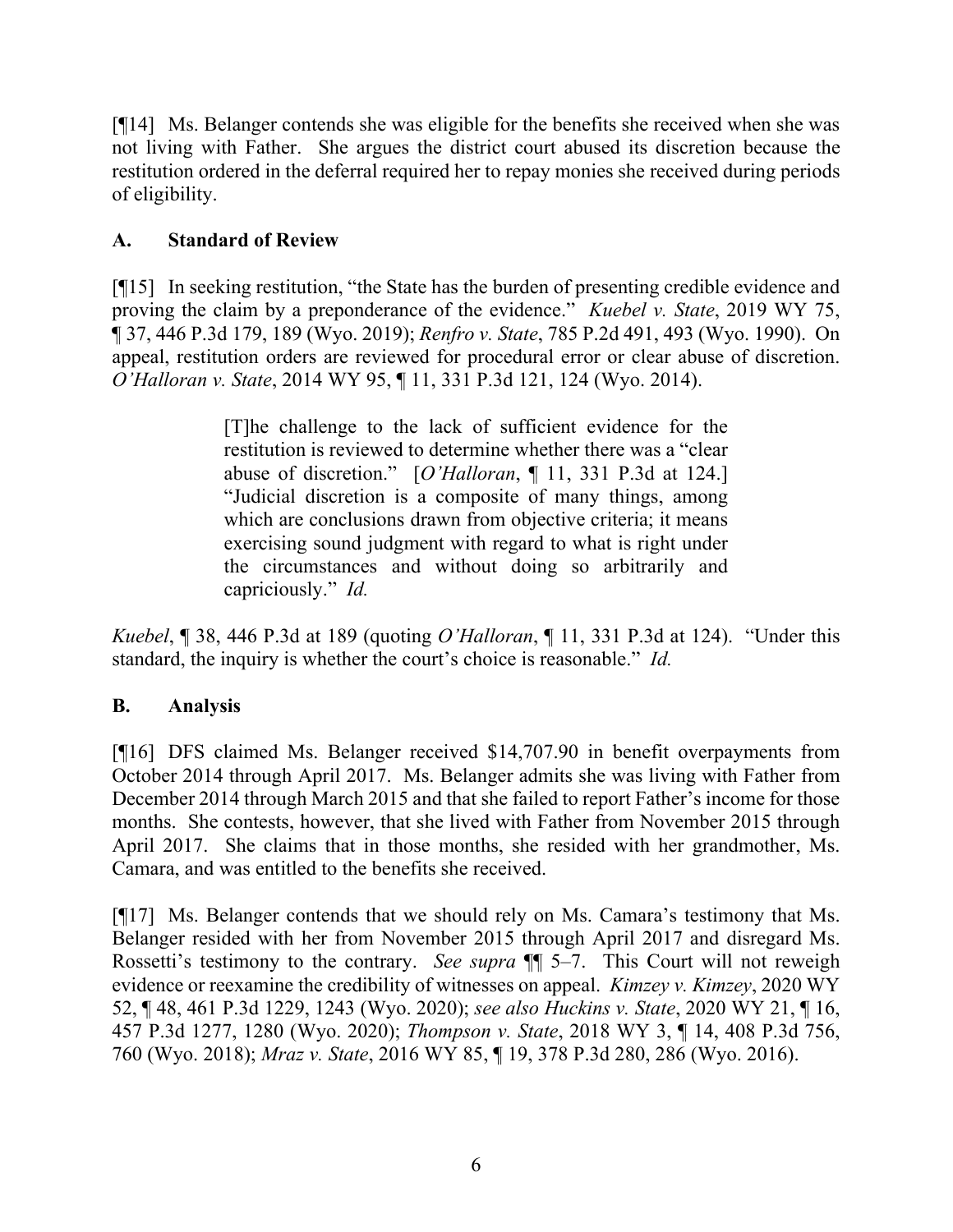[¶18] The record before us, viewed in accordance with our standard of review, contains sufficient evidence to support the district court's decision. During the sentencing hearing, Ms. Rossetti testified that numerous documents—two acknowledgements of paternity, a Medicaid application, a child support address update, an employment application, and pay stubs—listed her and Father at the same address. *See supra* ¶ 6. Ms. Rossetti attested to statements made to her independently by Ms. Belanger and Father admitting that Ms. Belanger lived with Father during much of the relevant time. *See supra* ¶ 6. Conversely, Ms. Camara testified that Ms. Belanger lived with her from November 2015 through April 2017, and Ms. Belanger stated that she lived with Father for only a brief period. Conflicting evidence on a determinative question is insufficient to establish an abuse of discretion where substantial evidence was adduced for the district court to conclude as it did. Here, the evidence presented at the sentencing hearing was sufficient for the district court to find that Ms. Belanger resided with Father from October 2014 through April 2017.

[¶19] It was reasonable for the district court to adopt DFS' overpayment calculation and order restitution accordingly. The district court's findings were not clearly erroneous, and it did not abuse its discretion.

## *III. Did the district court err when it ordered Ms. Belanger to pay restitution that she asserts Father should be liable to pay?*

[¶20] Ms. Belanger contends that the district court erred by including overpayments attributable to Father's income in the restitution order. The State counters that Ms. Belanger waived this argument because she failed to raise it before the district court during sentencing.

[¶21] An argument may not be made for the first time on appeal. *See Miller v. Beyer*, 2014 WY 84, ¶ 34, 329 P.3d 956, 967 (Wyo. 2014); *Crofts v. State ex rel. Dep't of Game & Fish*, 2016 WY 4, ¶ 19, 367 P.3d 619, 624 (Wyo. 2016); *Acorn v. Moncecchi*, 2016 WY 124, ¶ 61, 386 P.3d 739, 758 n.13 (Wyo. 2016). There are two exceptions to this rule: "when the issue raises jurisdictional questions, or it is of such a fundamental nature that it must be considered." *Davis v. State*, 2018 WY 40, ¶ 32, 415 P.3d 666, 678 (Wyo. 2018) (quoting *Davis v. City of Cheyenne*, 2004 WY 43, ¶ 26, 88 P.3d 481, 490 (Wyo. 2004)).

[¶22] Here, Ms. Belanger applied for and received the benefits at issue. She argues that she would have been eligible for the benefits, but for Father's income, and that Father should have to repay these benefits. She did not raise this argument below and this issue does not present a question of jurisdiction. *Id.* Ms. Belanger does not argue that this issue